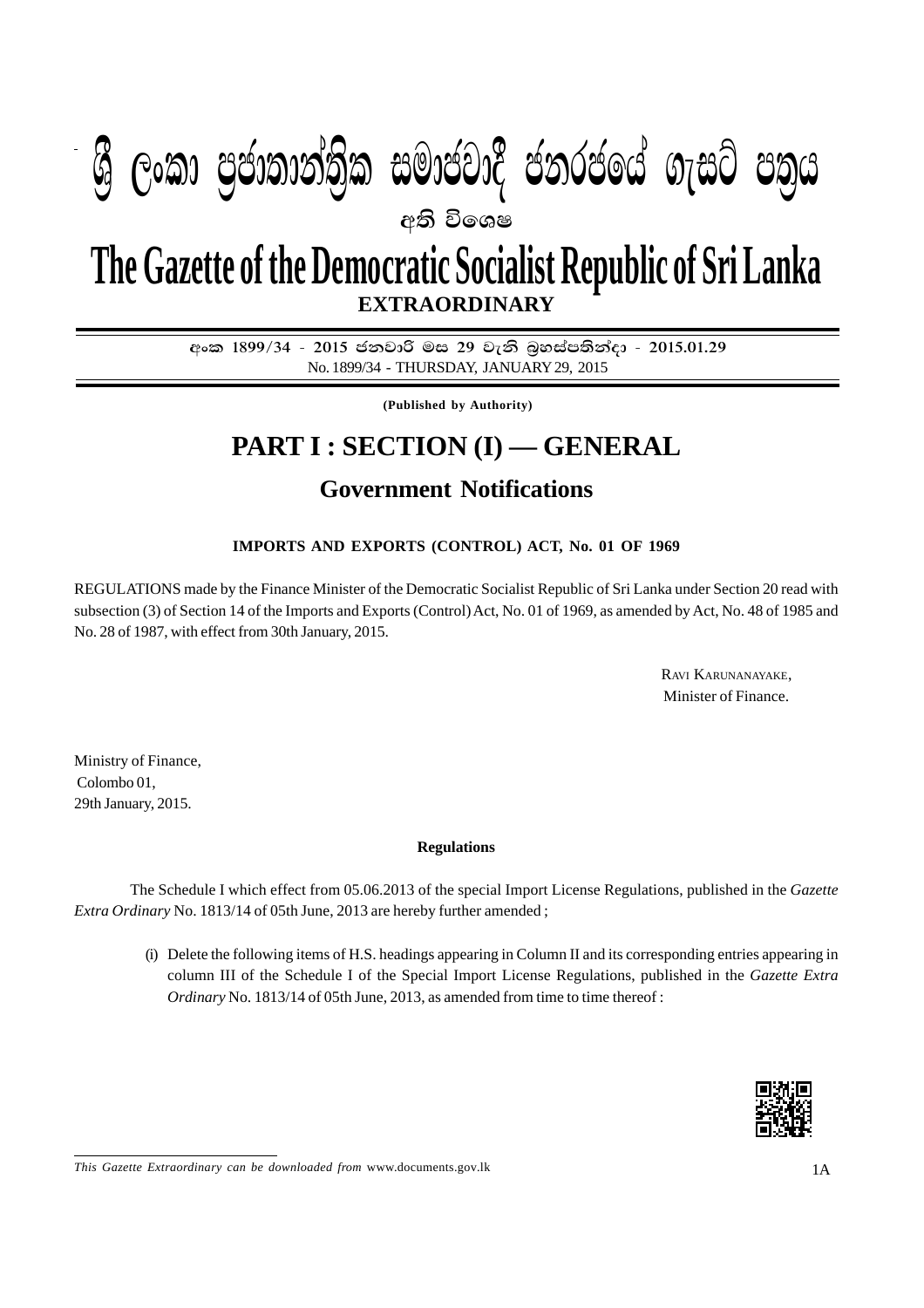| Column(I)<br>HS<br>Hdg. | Column (II)<br>HS Code |                          | Column (III)<br>Description                                                           |
|-------------------------|------------------------|--------------------------|---------------------------------------------------------------------------------------|
| 87.02                   |                        |                          | Motor vehicles for the transport of ten or more persons, including the driver.        |
|                         | 8702.10                | $\overline{\phantom{a}}$ | With compression-ignition internal combustion piston engine (diesel or semi-diesel) : |
|                         |                        |                          | Other, more than five years old                                                       |
|                         | 8702.10.61             |                          | Modified Vehicles of heading 87.03                                                    |
|                         | 8702.10.69             |                          | Other                                                                                 |
|                         | 8702.90                | $\overline{\phantom{0}}$ | Other:                                                                                |
|                         |                        |                          | Other, not more than five years old                                                   |
|                         | 8702.90.53             |                          | Modified Vehicles of heading 87.03, more than two years old                           |
|                         |                        |                          | Other, more than five years old                                                       |
|                         | 8702.90.61             |                          | Modified Vehicles of heading 87.03                                                    |
|                         | 8702.90.69             |                          | Other                                                                                 |

 $I$  කොටස : (I) ඡෙදය - ශුී ලංකා පුජාතාන්තිුක සමාජවාදී ජනරජයේ අති විශෙෂ ගැසට් පතුය - 2015.01.29 PART I : SEC. (I) - GAZETTE EXTRAORDINARY OF THE DEMOCRATIC SOCIALIST REPUBLIC OF SRI LANKA - 29.01.2015 2A

(ii) Insert the following items of H.S. headings appearing in Column II and its corresponding entries appearing in column III of the Schedule I of the Special Import License Regulations, published in the *Gazette Extra Ordinary* No. 1813/14 of 05th June, 2013, as amended from time to time thereof:

| Column(I)<br>HS<br>Hdg. | Column (II)<br><b>HS</b> Code |                          | Column (III)<br>Description                                                           |
|-------------------------|-------------------------------|--------------------------|---------------------------------------------------------------------------------------|
| 87.02                   |                               |                          | Motor vehicles for the transport of ten or more persons, including the driver.        |
|                         | 8702.10                       | $\blacksquare$           | With compression-ignition internal combustion piston engine (diesel or semi-diesel) : |
|                         |                               |                          | Other, more than ten years old                                                        |
|                         | 8702.10.61                    |                          | Modified Vehicles of heading 87.03                                                    |
|                         | 8702.10.69                    |                          | Other                                                                                 |
|                         | 8702.90                       | $\overline{\phantom{a}}$ | Other:                                                                                |
|                         |                               |                          | Other, not more than ten years old                                                    |
|                         | 8702.90.53                    |                          | Modified Vehicles of heading 87.03, more than two years old                           |